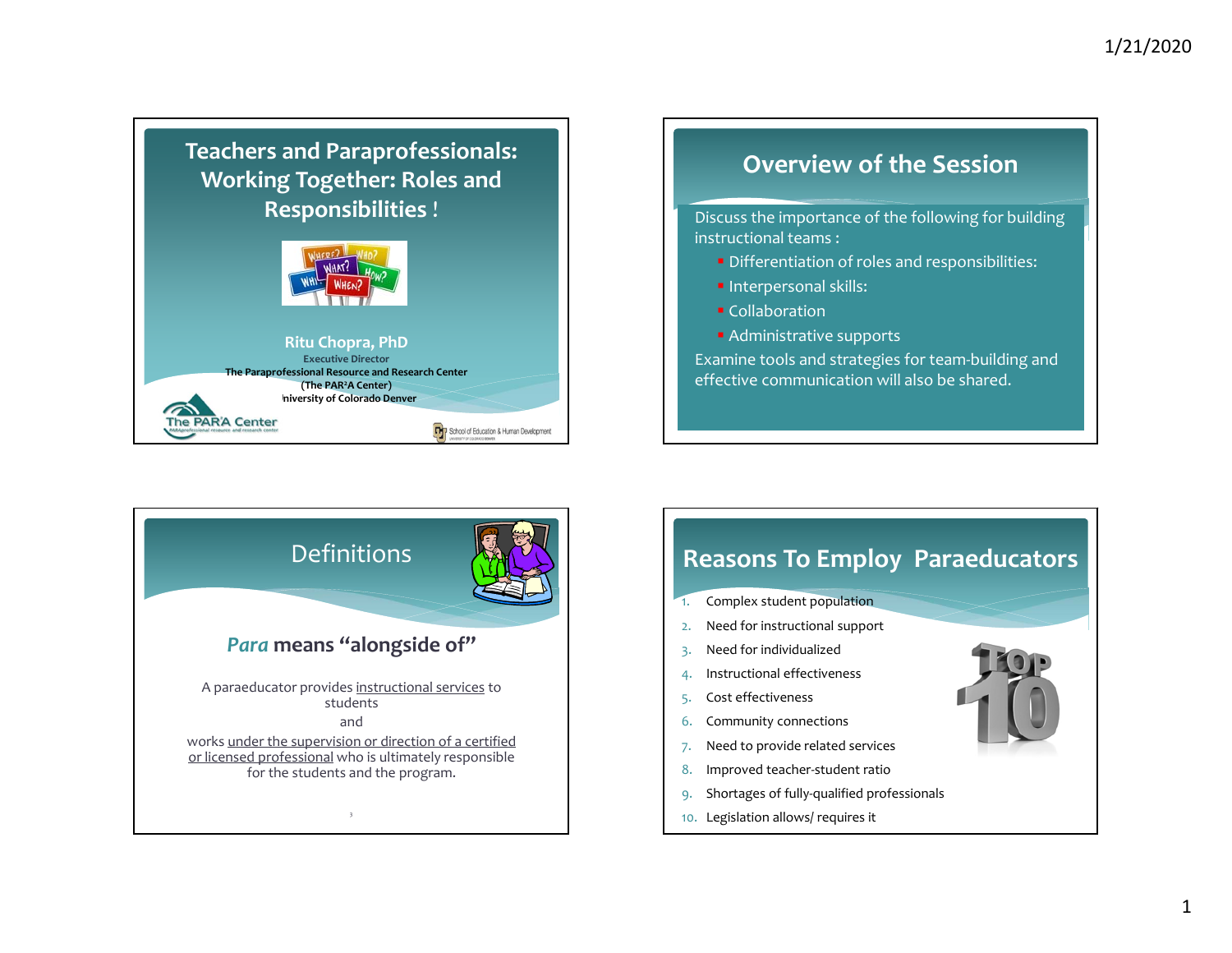

## **Gaps between Law and Reality**

- Laws provide vague and limited descriptions of what paraprofessional supervision and training entails
- By and large ‐ no clear policies or guidelines at state level around supervision and training
- Despite guidance from professional organization, teacher preparation programs do not address paraprofessional supervision to the extent it needs attention.
- As a result, teachers remain unprepared, at times reluctant, to supervise paraprofessionals, and are unprepared to work effectively with them.

#### **RESEARCH: CHALLENGES WITH THE USE OF PARAEDUCATORS**

- Inappropriate roles
- •Lack of Qualifications – <sup>a</sup> social justice issue
- Lack of Training and the "Training Trap"
- •• Insufficient Supervision
- •• Inadvertent Detrimental Effects
	- Unnecessary dependence
	- Interference with peer interactions
	- • Interference with teacher engagement/decreased access to competent instruction
	- Unhelpful relationships with parents of students that interfere with constructive parent/teacher interactions,
	- Stigmatization and risk of teasing and bullying

7

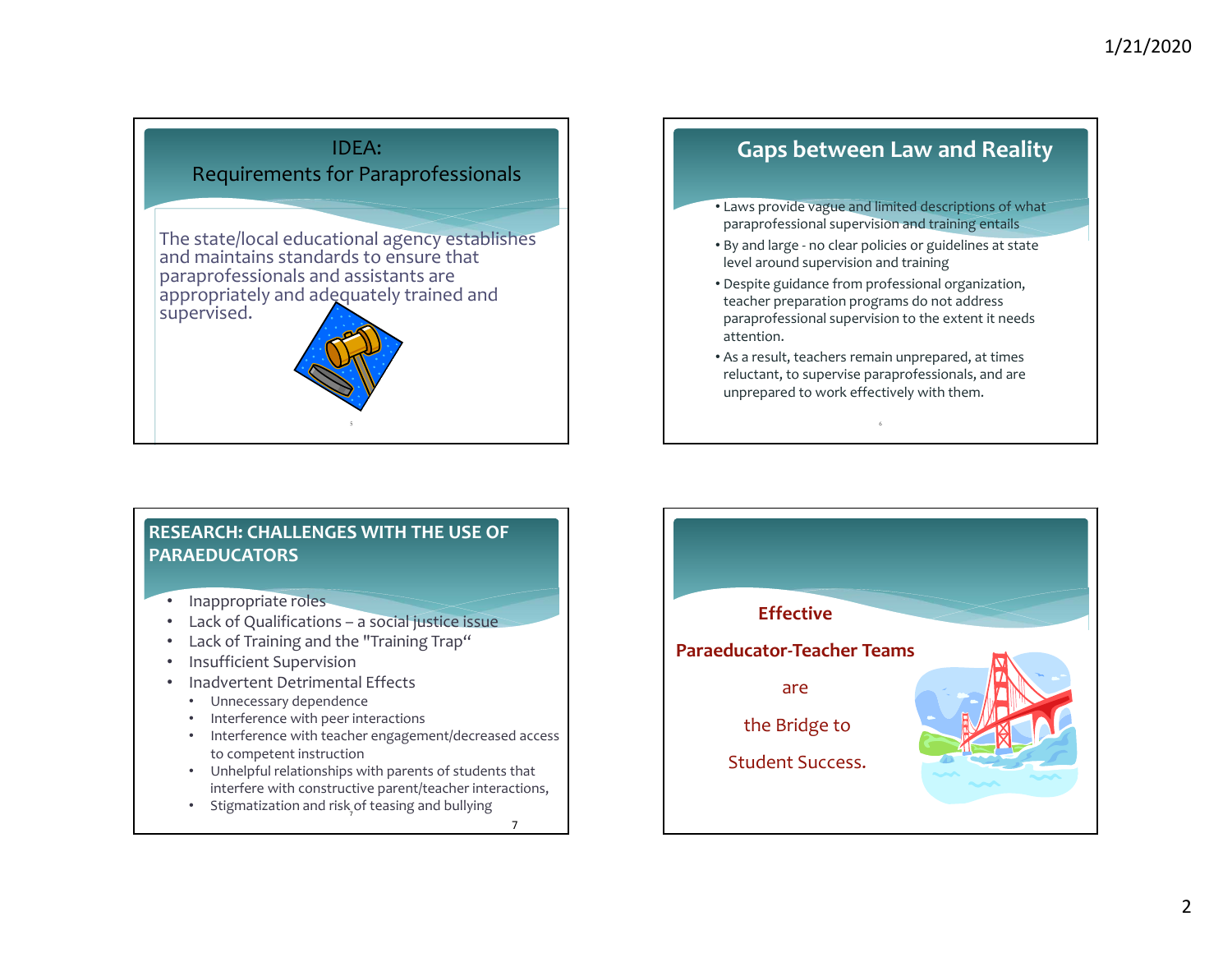### **6 Rules for Creating Strong Teams: Beyond Common Mission and Good Intentions**

**Rule # 1:** Understand your role in the team

**Rule #2:** Understand each team member's work style

**Rule # 3:** Follow Team Approach to Instruction

**Rule # 4:** Recognize the characteristics of effective interpersonal team communication

**Rule # 5:** Understand the Role/Nature of Conflict in Teams

**Rule # 6:** Advocate for Administrative Support

| <b>Teacher/Professional Roles</b>                                                                                                                                                                              | <b>Paraeducator Roles</b>                                                       |
|----------------------------------------------------------------------------------------------------------------------------------------------------------------------------------------------------------------|---------------------------------------------------------------------------------|
| Overall program Planning (overseeing,                                                                                                                                                                          | • Implement instruction in various environments,                                |
| IEP goals and objectives, addressing<br>standards, lesson planning, prescribing,                                                                                                                               | based on lesson plans provided by the teacher                                   |
| managing the instructional environment)                                                                                                                                                                        | • Reinforce learning with individuals or small<br>groups                        |
| Instruction (based on unit plans,<br>٠<br>lesson plans, IEPs, remedial literacy<br>plans, 504 plans, other individualized<br>plans)                                                                            | • Assist individual students- personal care,<br>mobility                        |
|                                                                                                                                                                                                                | • Assist with observations/data recording/charting                              |
| <b>Assessment</b> (Collecting, coordinating,<br>٠<br>and interpreting information about the<br>student including current levels of<br>functioning, determination of disability,<br>reporting student progress) | • Assist with ongoing behavior management                                       |
|                                                                                                                                                                                                                | • Participate in building level duties as assigned by<br>building administrator |
|                                                                                                                                                                                                                | Score tests /papers & assist in data collection                                 |
|                                                                                                                                                                                                                | • Perform clerical tasks                                                        |
| <b>Collaborating</b> (consulting with other<br>٠<br>professional personnel, meeting<br>coordinating, communication)                                                                                            | • Prepare, produce & maintain instructional<br>materials                        |
|                                                                                                                                                                                                                | • Maintain and operate instructional equipment                                  |
| Paraeducator Supervision (seven<br>components - which are the focus of this<br>course)                                                                                                                         | • Help develop schedules                                                        |
|                                                                                                                                                                                                                | • Team participation                                                            |
|                                                                                                                                                                                                                | 11                                                                              |

# **Rule # 1: Understand Your Role in Team**Paraprofessional Teacher Role: Role. 10

#### **Steps for Getting Clarification on the Roles of Team Members**

- 1. Know the entire range of jobs that need to be done by someone on the team
- 2. Write down the specifics of what is expected of everyone on the team
- 3. Team uses the "Master List of Tasks & Duties" to make a complete listing of everything that needs to be done
- 4. Download the form from my website http://www.paracenter.org/library/k‐12‐ paraprofessional‐supervision‐resources/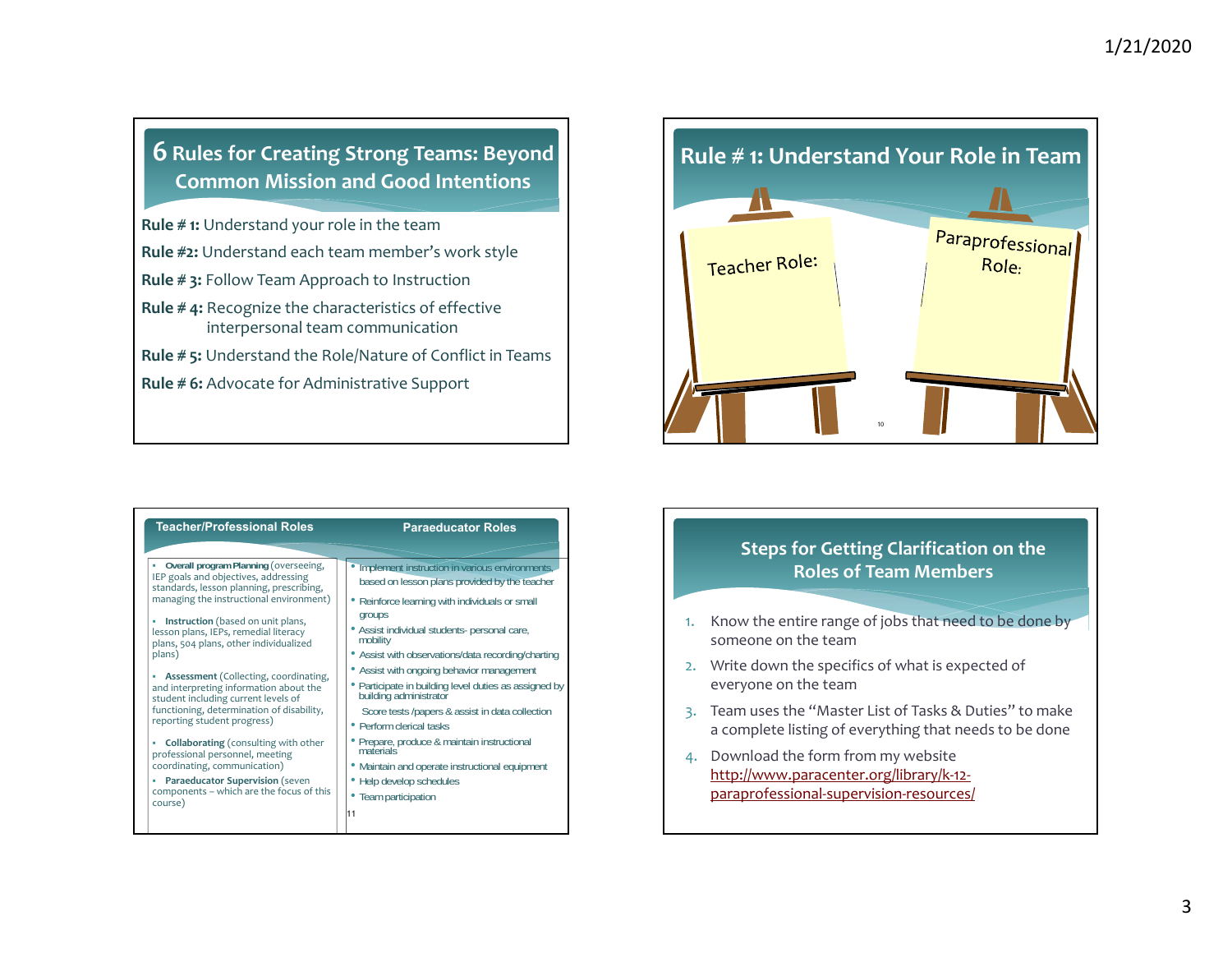## **Rule #2: Understand Each TeamMember's Work Style**

- Take the work style and preferences assessment yourself
- Give the corresponding assessments to your team mates
- Sit down together to enter your "scores" and discuss your findings
- Use the question: "Considering our similarities (differences) how will we work together?"

OR

• "What can we do to function as <sup>a</sup> good team even though we are similar (different)?"

http://www.paracenter.org/library/k‐12‐paraprofessional‐supervision‐resources/

## **Rule #3: Follow Team Approach to Instruction**

- **Teacher is responsible for planning instruction and** providing instructional plans to paraeducator so that the latter can be effective in their role.
- A good plan for paraeducators includes:
- Purpose of the lesson, adaptations, materials, sequence of actions, data structure
- Paraeducator implements the plan and provides feedback for future planning.
- **Importance of planning time**
- **Note:** It is NOT the paraprofessional's ethical responsibility to plan or design modifications or adaptations – only to carry them out!

**Rule #4: Recognize the Characteristics of Effective Interpersonal Team Communication**

- Assertive Communication
- Active Listening
- **Egalitarian**
- No one person in control
- Thoughts , feelings , opinions and beliefs of all members heard
- Respect and Trust
- **•** Professionalism
- Honesty

## **Rule # 5: Understand the Role/Nature of Conflict in Teams**

- Conflict is natural.
- Conflict is neither positive nor negative, it just is.
- Conflict is just an interference pattern of energies.
- Conflict is the primary catalyst for change.
- It's not whether you have conflict in your life, it's what you do with conflict when it arises that makes the difference.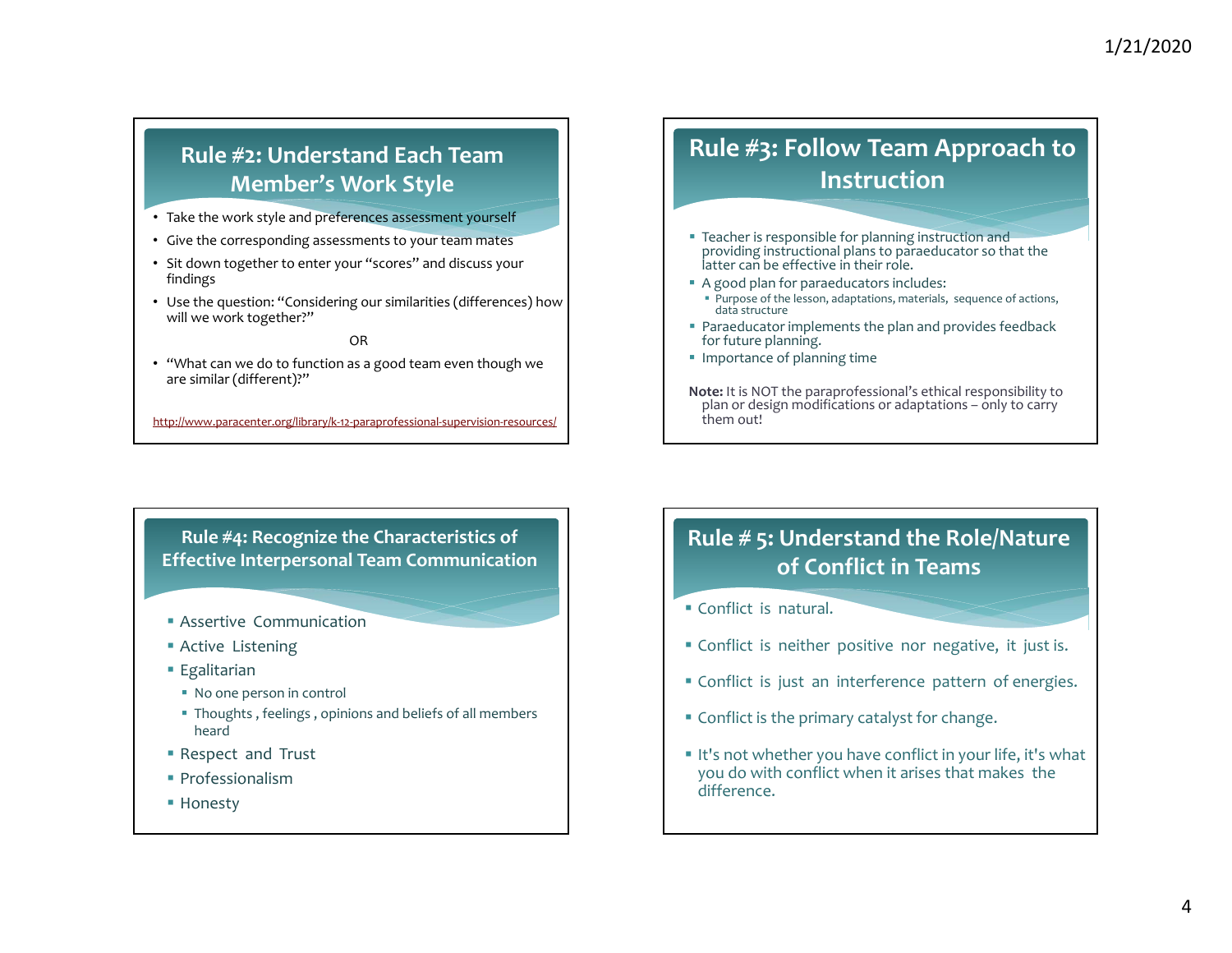## **Conflict is Beneficial**

#### **Conflict is beneficial, if it results in:**

- stronger relationships and improved interactions and teamwork
- improved trust among all parties
- satisfaction among all involved with the resolution of the conflict.
- an improved ability to resolve future conflicts with each other.



#### **Steps to Resolving/Managing Conflict**

- Step 1: Pause and take <sup>a</sup> deep breath.
- Step 2: Identify the problem and its source.
- Step 3: Determine your roles in the conflict.
- Step 4: Determine impact of the conflict.
- Step 5: Discuss options that will help you manage/resolve the conflict
- Step 6: Identify the best option for resolution/managing it
- Step 7: Develop <sup>a</sup> plan of action.
- Step 8: Follow the plan